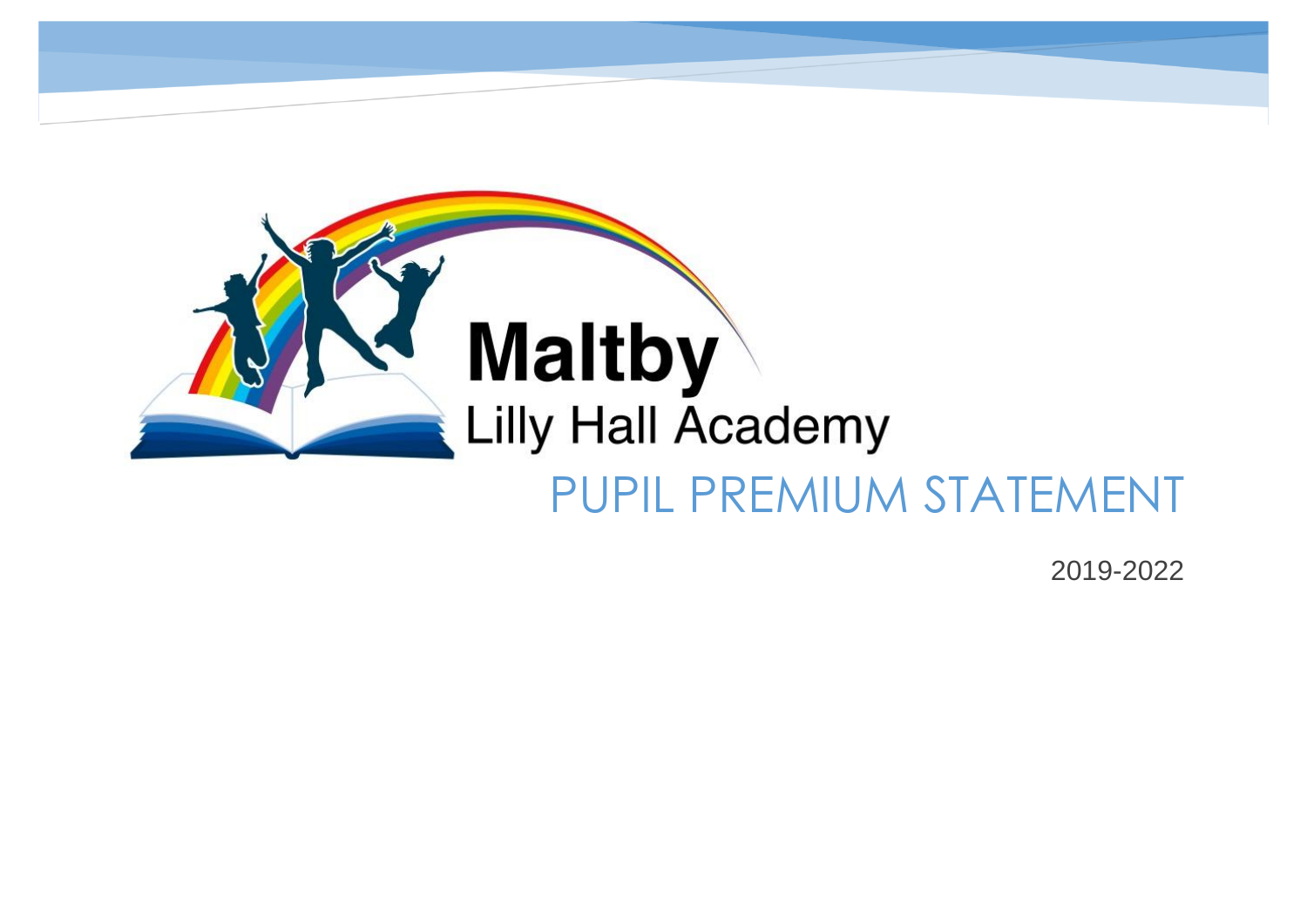#### **School overview**

| Number of pupils and pupil premium grant (PPG) received |                         |
|---------------------------------------------------------|-------------------------|
| Total number of pupils on roll                          | 396 (F2-Y6)             |
| Total number of pupils eligible for PPG                 | 42                      |
| Amount of PPG received per pupil                        | £1345                   |
| <b>Total amount of PPG received</b>                     | £56490                  |
| <b>Pupil premium lead</b>                               | <b>Mr Richard Pease</b> |
| <b>Governor lead</b>                                    | Mrs Debbie Bonewell     |

## **Disadvantaged pupil attainment and progress scores for 2019 (no progress measure for 2020)**

|                                    | <b>Score</b> |
|------------------------------------|--------------|
| <b>Reading Progress</b>            | $-1.5$       |
| <b>Writing Progress</b>            | $-2.3$       |
| <b>Maths Progress</b>              | $-1$ .       |
| % Meeting expected standard at KS2 | 60%          |
| % Achieving high standard at KS2   | 0%           |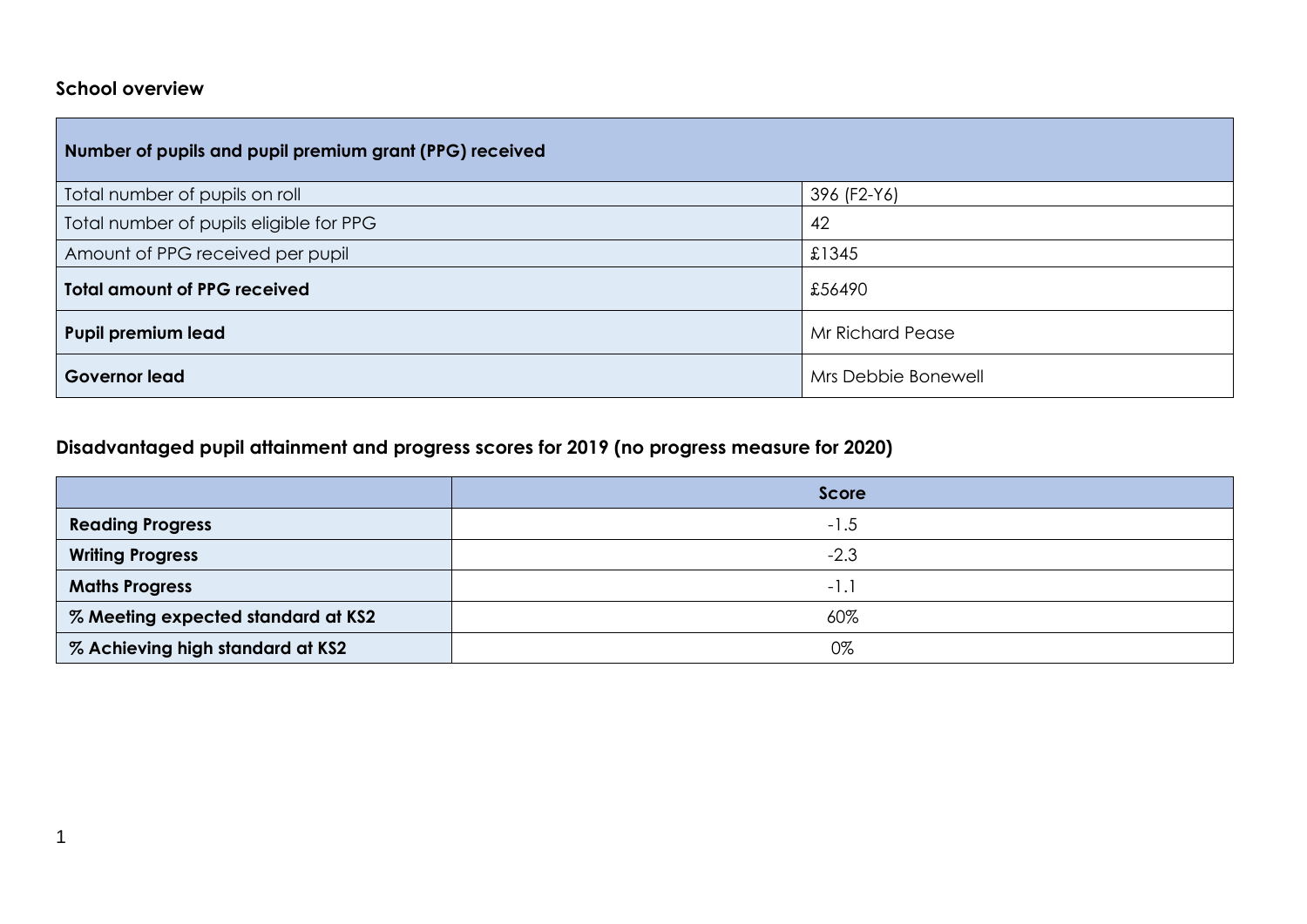|           | Barriers to future attainment (for pupils eligible for PP including high ability)                                                                                                                                                                                                                                                                | <b>Evidence for Barrier</b>                                                                                                                                       |
|-----------|--------------------------------------------------------------------------------------------------------------------------------------------------------------------------------------------------------------------------------------------------------------------------------------------------------------------------------------------------|-------------------------------------------------------------------------------------------------------------------------------------------------------------------|
|           | <b>In-school barriers</b>                                                                                                                                                                                                                                                                                                                        |                                                                                                                                                                   |
| А.        | Poor oracy/language skills continue to prove a barrier - Groups of less able PPG boys performed<br>particularly badly at KS1. This translates into limited vocabulary in key stage 2 writing, where the atti-<br>tude of PPG children to writing is often poor in addition, they commonly have a language deficit<br>compared to other children. | Attainment and progress of PPG pupils is<br>lower than non-PPG cohort in reading and<br>writing.                                                                  |
| <b>B.</b> | Poor attitudes to reading/a lack of reading outside school mean that PPG children do not (on aver-<br>age) develop fluency in reading as early as non-ppg pupils and therefore do not develop reading<br>habits/preferences seen in non-PPG children.                                                                                            | Attainment and progress of PPG cohort is<br>lower than non-PPG Cohort at all phases in<br>reading.                                                                |
| C.        | Analysis shows pupils in the PPG group to have a deficit in place value and mental maths skills -<br>such as in the use of times tables and application of place value in fractions, decimals and percent-<br>ages – this impacts on KS2 attainment in maths.                                                                                    | Analysis of test data (KS2) shows lower<br>response rates for PPG pupils.                                                                                         |
| D.        | A significant number of disadvantaged children have multiple significant barriers which hamper<br>progress and impact on learning behaviours. Some PPG children in school have been hampered in<br>their progress through gaps in learning from previous school years.                                                                           | Specific cohorts within school had expo-<br>sure to poor quality teaching - the impact<br>of this is exacerbated for PPG pupils                                   |
|           | <b>External barriers</b>                                                                                                                                                                                                                                                                                                                         |                                                                                                                                                                   |
| E.        | The persistent absence rates of PPG children are proportionately higher than non-PPG children - this<br>means that a significant number of PPG children attain at low rates.                                                                                                                                                                     | 15.79% of PPG pupils were persistently ab-<br>sent (<95% attendance) in 2018/19 com-<br>pared to 8.66% of non PPG pupils                                          |
| F.        | Children have limited opportunities to maintain curriculum breadth and balance or to gain cultural<br>capital through visits to other establishments and other out of school activities due to isolation and<br>pandemic restrictions.                                                                                                           | Rate of uptake of after school club provi-<br>sion is lower of PPG pupils. Rate of uptake<br>of remote learning is variable, but low re-<br>garding PPG children. |

#### **Tiered Approach –**

In order to enable our disadvantaged pupils to overcome the identified barriers and make progress in line with their peers, we identify a small number of priorities, set within three tiers of intervention, in order to ensure that they impact on pupil's outcomes. Through the three tiers of intervention we address the barriers through are based on those identified through the work of the Education Endowment Foundation. Within each of these tiers we will identify a small number of priorities which will address our identified barriers to progress:

High Quality teaching for all – ensuring every child, including disadvantaged children, have access to consistently high quality teaching and learning which promotes good progress.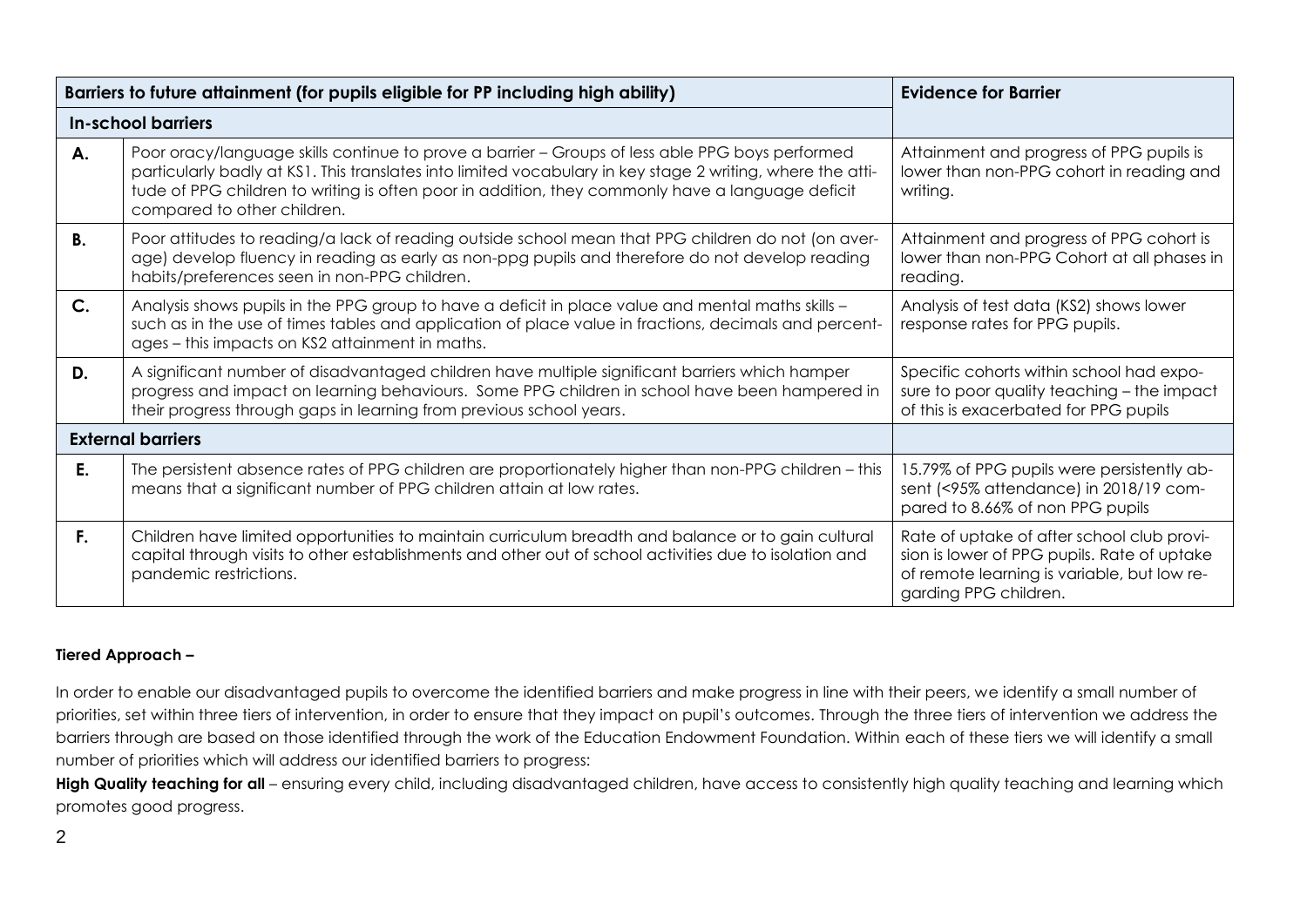**Targeted academic support** – Providing disadvantaged children with the additional academic support they may need to make the progress which is attained by their peers who do not have the barriers to progress of this cohort.

Wider strategies – Enrichment and support which helps disadvantaged pupils overcome the barriers they may face in their wider lives when compared to other children.

We believe in the value of high quality teaching, complemented by evidence-based interventions and experiential learning, which is why our actions are led by the impact they have and are adjusted through light touch annual reviews across the three year course of the plan. This ensures that any actions which are not having the required impact can be ceased or amended.

### **Tier 1 – High quality teaching for all**

| 2019-22                                                                                                                                                                                       | <b>Barrier</b><br><b>Addressed</b>                              | What are our key actions to<br>effect improvement?                                                                                                                                                       | What is the evidence and<br>rationale for this choice?                                                                                                                                                                                                                                                    | <b>Success criteria 2023</b>                                                                                                                                                                                                                              | <b>RAG</b> |
|-----------------------------------------------------------------------------------------------------------------------------------------------------------------------------------------------|-----------------------------------------------------------------|----------------------------------------------------------------------------------------------------------------------------------------------------------------------------------------------------------|-----------------------------------------------------------------------------------------------------------------------------------------------------------------------------------------------------------------------------------------------------------------------------------------------------------|-----------------------------------------------------------------------------------------------------------------------------------------------------------------------------------------------------------------------------------------------------------|------------|
| <b>Priority 1:</b><br>Ensure that explicit<br>opportunities<br>to<br>build strong Oracy<br>skills are built into<br>the curriculum of-<br>fer for all children<br>including PPG chil-<br>dren |                                                                 | Identify a named key leader to<br>promote oracy and drive its<br>development as a key strategy across<br>the school.                                                                                     | EEF research shows that while oracy<br>and associated strategies have high<br>levels of impact they can be hard to<br>maximise on in practice as they need<br>to be embedded in the practice of<br>both pupils and teachers - this needs<br>a consistent voice promoting and<br>embedding the approaches. | Oracy is a key feature of practice in the<br>academy and pupils, including PPG<br>pupils are increasingly expressive - high<br>quality talk is a feature of all lessons.<br>Innovative approaches to oracy are<br>being developed and oracy is being used |            |
|                                                                                                                                                                                               | <b>Barrier A -</b><br>Oracy Skills<br>stems.                    | Continue to build the range of<br>strategies applied in the classroom to<br>promote oracy - for example<br>discussion guidelines and sentence                                                            | EEF studies show that Oral language<br>development has a positive impact<br>on all pupils, however this is<br>disproportionately the case for pupils<br>who are disadvantaged                                                                                                                             | as a tool to promote learning in a range<br>of spheres.                                                                                                                                                                                                   |            |
|                                                                                                                                                                                               |                                                                 | Develop further approaches such as<br>metacognition strategies and the<br>'philosophy for children' approach in<br>order to build on the work in oracy<br>and promote speaking, listening and<br>debate. | Oracy, P4c and Metacognition/self-<br>regulation strategies are shown to<br>have a consistently high impact in EEF<br>research.                                                                                                                                                                           | Oracy becomes embedded as a core<br>strategy and underpins the development<br>of higher order thinking skills through<br>strategies such as metacognition and P4c<br>- this has a disproportionately strong<br>impact of PPG children.                    |            |
| <b>Priority 2:</b><br>Ensure that chil-<br>dren, including                                                                                                                                    | <b>Barrier B -</b><br>Poor attitudes<br>to reading/a<br>lack of | Ensure all children, including PPG and<br>disadvantaged children are receiving<br>a consistently high quality provision in<br>phonics, backed up by clear,<br>ambitious expectations of progress.        | The National Literacy Trust highlights<br>significant research which shows that<br>children who do not develop as<br>proficient readers by the end of KS1<br>will not become habitual readers.                                                                                                            | The vast majority of children<br>$\bullet$<br>(95%+) (including PPG pupils) to be able<br>to blend effectively on entering KS1<br>(RWinc Green +).                                                                                                        |            |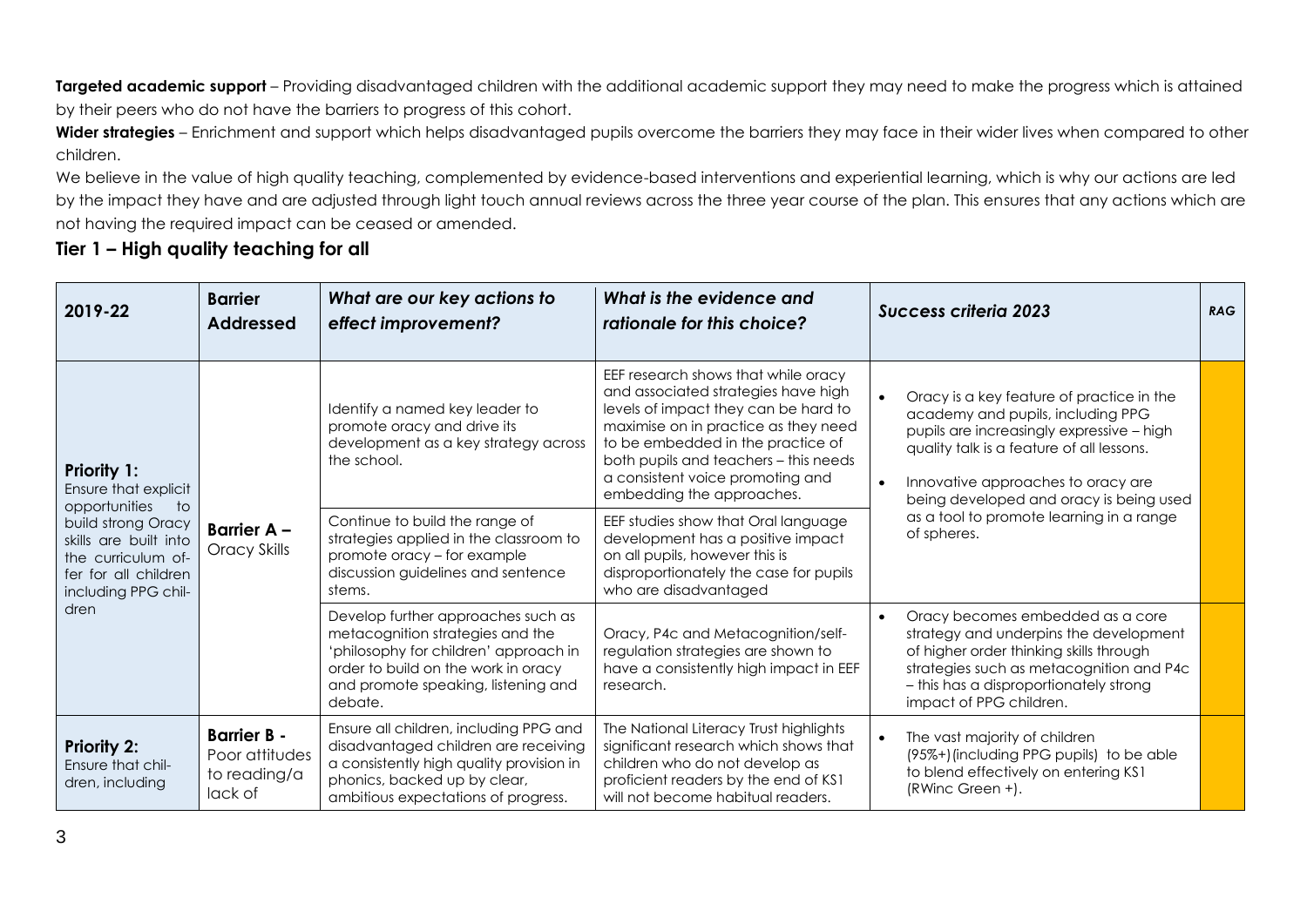| 2019-22                                                                                                                                                                                  | <b>Barrier</b><br><b>Addressed</b>                          | What are our key actions to<br>effect improvement?                                                                                                                                                                                                                 | What is the evidence and<br>rationale for this choice?                                                                                                                                                                                                                                                                                                  | <b>Success criteria 2023</b>                                                                                                                                                                                                                                                                                                                                                                                                                                                                                                                                                                                                                                                                       | <b>RAG</b>                                                                                                                                                                                                                                                                                                                                                                                                                                        |
|------------------------------------------------------------------------------------------------------------------------------------------------------------------------------------------|-------------------------------------------------------------|--------------------------------------------------------------------------------------------------------------------------------------------------------------------------------------------------------------------------------------------------------------------|---------------------------------------------------------------------------------------------------------------------------------------------------------------------------------------------------------------------------------------------------------------------------------------------------------------------------------------------------------|----------------------------------------------------------------------------------------------------------------------------------------------------------------------------------------------------------------------------------------------------------------------------------------------------------------------------------------------------------------------------------------------------------------------------------------------------------------------------------------------------------------------------------------------------------------------------------------------------------------------------------------------------------------------------------------------------|---------------------------------------------------------------------------------------------------------------------------------------------------------------------------------------------------------------------------------------------------------------------------------------------------------------------------------------------------------------------------------------------------------------------------------------------------|
| ppg children de-<br>velop fluency in<br>line with their<br>peers and are ex-<br>posed to a wide<br>range of experi-<br>ences which pro-<br>mote reading<br>within and outside<br>school. | fluency in<br>reading/a<br>lack of<br>reading<br>experience |                                                                                                                                                                                                                                                                    |                                                                                                                                                                                                                                                                                                                                                         | The vast majority (95%) of children<br>(including PPG pupils) to able to decode<br>effectively by the end of year 1 (RWInc<br>$Grey +$ ).<br>The vast majority of pupils (including PPG<br>pupils) able to read fluently (90+ words<br>per minute as a guide) by the end of year<br>2.                                                                                                                                                                                                                                                                                                                                                                                                             |                                                                                                                                                                                                                                                                                                                                                                                                                                                   |
|                                                                                                                                                                                          |                                                             | Ensure that all children, including<br>those who are disadvantaged or in<br>receipt of PPG are receiving a<br>consistently high quality standard of<br>teaching in reading. This to be<br>backed up by clear benchmarks and<br>ambitious expectations of progress. | The national literacy Trust highlights<br>the importance of children becoming<br>proficient readers during KS2 as a key<br>driver of success during secondary<br>education.                                                                                                                                                                             | The vast majority (95%+) of pupils<br>(including PPG pupils) able to read<br>fluently (90+ words per minute as a guide)<br>by the end of year 2.<br>The vast majority of pupils (95%+)<br>(including PPG pupils) to be able to read<br>fluently and with expression, retrieving key<br>information from a given text by the end<br>of year 3 (NFER scaled score 95+)<br>The vast majority of pupils (95%+)<br>$\bullet$<br>(including PPG pupils) to be able to read<br>with expression and recognise inferential<br>information in texts by the end of year 5.<br>The vast majority of pupils (95%+)<br>(including PPG pupils) achieve a scaled<br>score of 100+ in the end of KS<br>assessments. |                                                                                                                                                                                                                                                                                                                                                                                                                                                   |
|                                                                                                                                                                                          |                                                             |                                                                                                                                                                                                                                                                    | Develop the school environment as a<br>driver to promote reading for<br>example through -<br>Developing the school library as a<br>hub for reading within the school<br>Promoting books and authors<br>$\bullet$<br>explicitly through display and<br>environments<br>Creating promotional initiatives<br>such as 'books to read in year'<br>programmes | National Literacy Trust research<br>highlights the importance of reading<br>for pleasure for all pupils, but<br>particularly disadvantaged pupils. This<br>includes the importance of schools<br>developing of a coherent strategy to<br>promote reading for pleasure.                                                                                                                                                                                                                                                                                                                                                                                                                             | The teaching environment exudes the<br>importance of reading and books are<br>explicitly and implicitly promoted<br>throughout the school.<br>The school library is developed into a key<br>$\bullet$<br>space within the school and is seen as the<br>heart of the reading journey by pupils.<br>A wide range of initiatives promote books<br>$\bullet$<br>and reading - these are continually<br>updated and revisited to maintain<br>momentum. |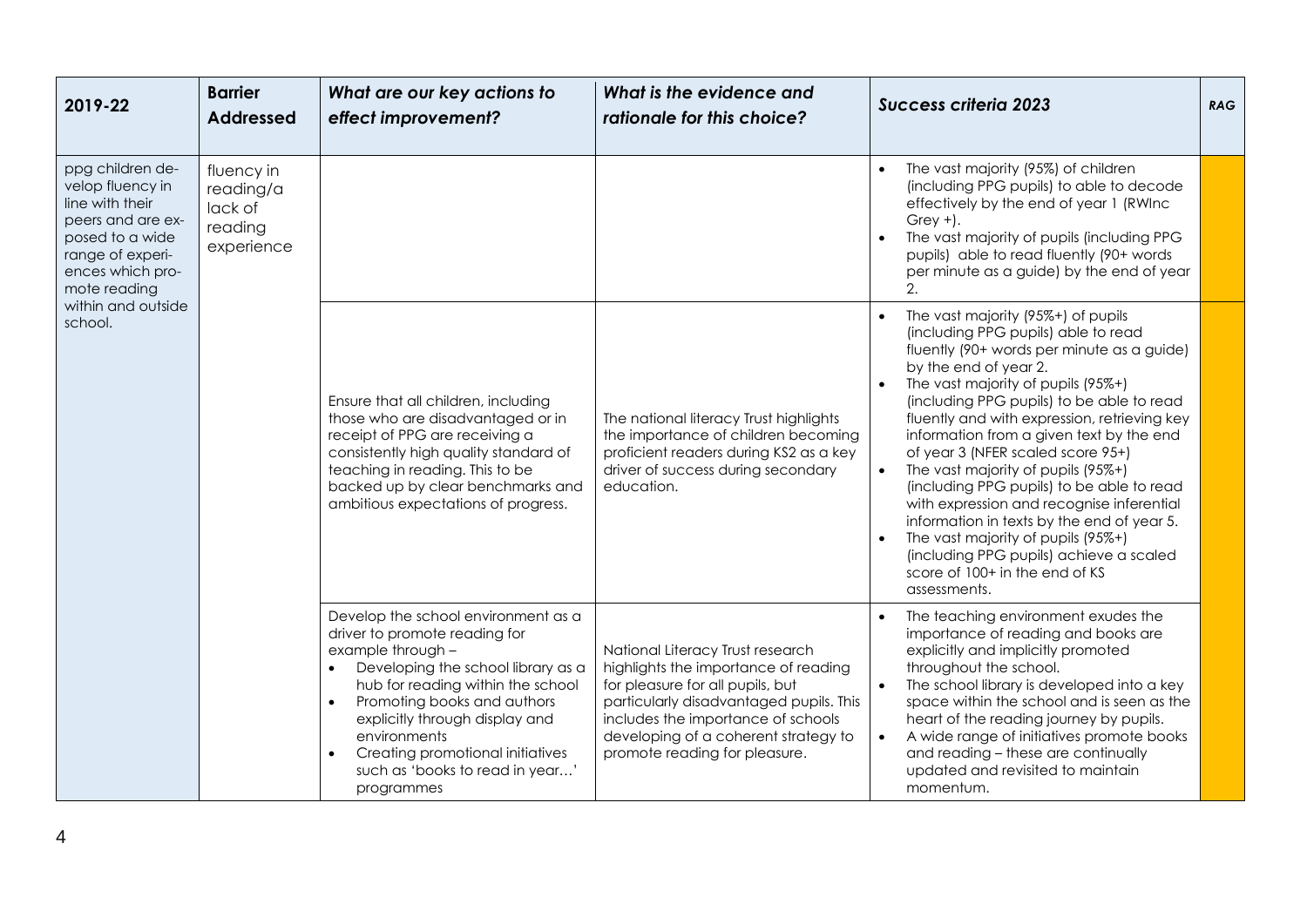| 2019-22 | <b>Barrier</b><br><b>Addressed</b> | What are our key actions to<br>effect improvement?               | What is the evidence and<br>rationale for this choice? | <b>Success criteria 2023</b>                                                                                                                          | RAG |
|---------|------------------------------------|------------------------------------------------------------------|--------------------------------------------------------|-------------------------------------------------------------------------------------------------------------------------------------------------------|-----|
|         |                                    | Author visits/book weeks explicitly<br>promote a love of reading |                                                        | Pupils display unerringly positive attitudes<br>towards books and reading<br>Pupils read widely and express<br>preferences about the books they read. |     |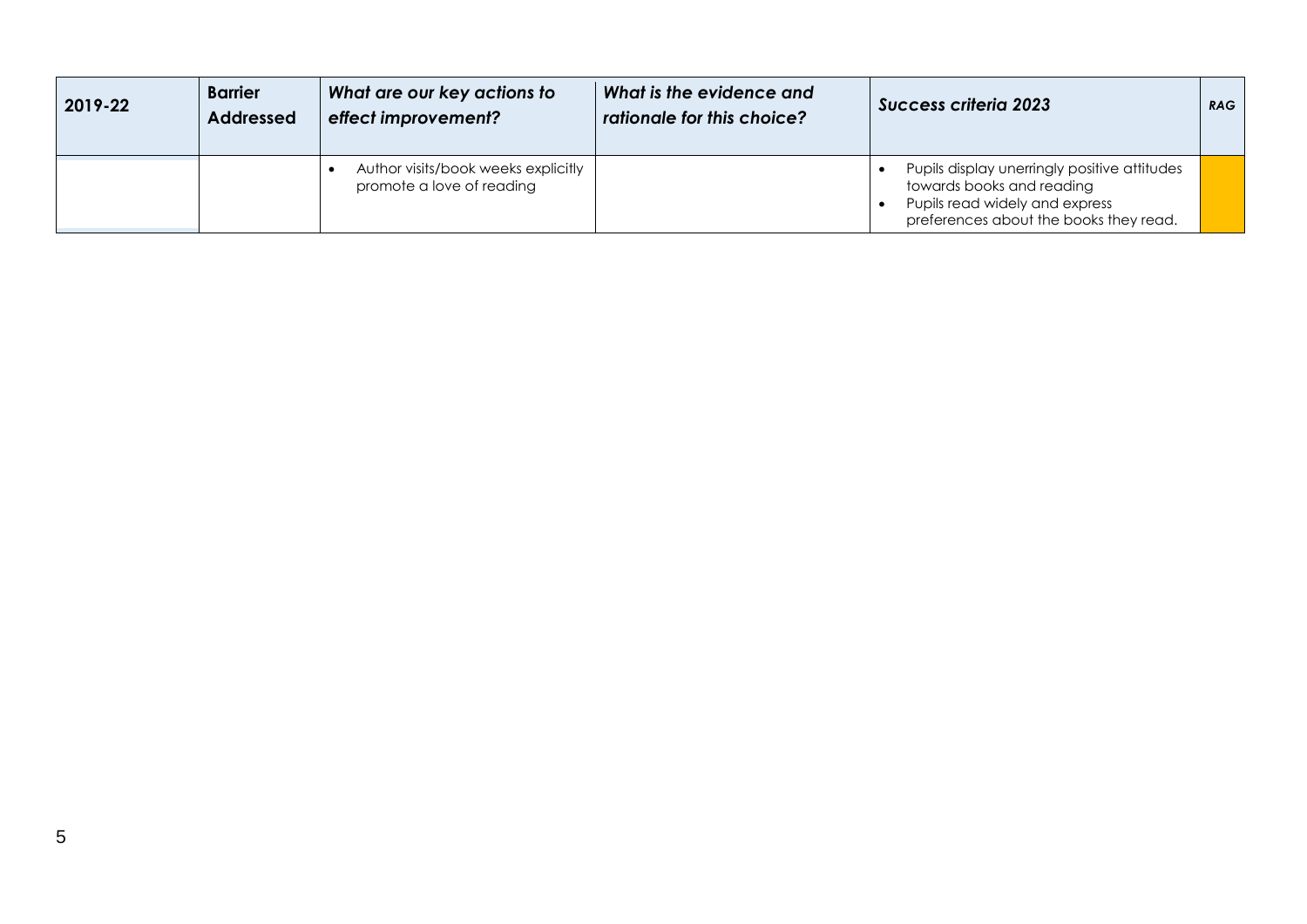| 2019-22                                                                                                                                                                                          | <b>Barrier Ad-</b><br>dressed                                                                                                                                                         | What are our key actions to<br>effect improvement?                                                                                                                                                                                            | What is the evidence and<br>rationale for this choice?                                                                                                                                                                                                                                                                      | <b>Success criteria 2023</b>                                                                                                                                                                                                                                                                                                                                                                                                                                                                                                                                             |  |
|--------------------------------------------------------------------------------------------------------------------------------------------------------------------------------------------------|---------------------------------------------------------------------------------------------------------------------------------------------------------------------------------------|-----------------------------------------------------------------------------------------------------------------------------------------------------------------------------------------------------------------------------------------------|-----------------------------------------------------------------------------------------------------------------------------------------------------------------------------------------------------------------------------------------------------------------------------------------------------------------------------|--------------------------------------------------------------------------------------------------------------------------------------------------------------------------------------------------------------------------------------------------------------------------------------------------------------------------------------------------------------------------------------------------------------------------------------------------------------------------------------------------------------------------------------------------------------------------|--|
|                                                                                                                                                                                                  | Barrier $F -$<br>Children have<br>limited oppor-                                                                                                                                      | Develop a clearly structured<br>curriculum which builds in<br>opportunities to address the deficits in<br>experience which PPG/<br>Disadvantaged pupils may face in<br>comparison to their non-PPG peers                                      | The Cultural Learning Alliance<br>highlights work which champions the                                                                                                                                                                                                                                                       | The school's curriculum offer includes a<br>wide range of experiences which enrich<br>and broaden the children's thinking<br>All PPG/Disadvantaged children have the<br>opportunity to experience the school<br>curriculum on an equal basis with non-<br>disadvantaged pupils.                                                                                                                                                                                                                                                                                          |  |
| <b>Priority 3:</b><br>Ensure that all chil-<br>dren have oppor-<br>tunities to main-<br>tain curriculum<br>breadth and bal-<br>ance remotely<br>and maintain cul-<br>tural capital in<br>school. | tunities to<br>maintain cur-<br>riculum<br>breadth and<br>balance or to<br>gain cultural<br>capital<br>through ac-<br>cess to other<br>establishments<br>and access to<br>technology. | Develop and ensure hardware is<br>provided where required to ensure<br>technology is not a barrier to PPG<br>children and others. This is done<br>through purchase of laptops to be<br>specifically used to ensure<br>technology is accessed. | importance of transferred cultural<br>capital in enabling children to be<br>successful in school and life. PPG/<br>disadvantaged pupils may have less<br>opportunity to build cultural capital -<br>this in turn impacts on their<br>attainment.<br>Some PPG children do not have<br>adequate technology access at<br>home. | Curriculum Guarantees in place and<br>clearly understood by all stakeholders<br>Records show that the vast majority of<br>PPG pupils (95%+) are accessing the<br>breadth of experiences included in the<br>guarantees.<br>All PPG children are accessing a<br>$\bullet$<br>residential visit during their time at Maltby<br>Lilly Hall Academy.<br>Remote package and offer in place and<br>used regularly by PPG and other children<br>to access learning.<br>Hardware is used for those children who<br>need it to be able to access curriculum<br>elements from home. |  |

| <b>PPG Outcomes</b>               | Target 2020 | Target 2021 | Target 2022 |
|-----------------------------------|-------------|-------------|-------------|
| <b>Progress in Reading</b>        | 0.0         | 0.5         | 1.0         |
| <b>Progress in Writing</b>        | $-1.0$      | 0.0         | O. I        |
| Progress in<br><b>Mathematics</b> | 0.0         | 0.5         | 5. ا        |
| % Phonics                         | 95%         | 95%         | 95%         |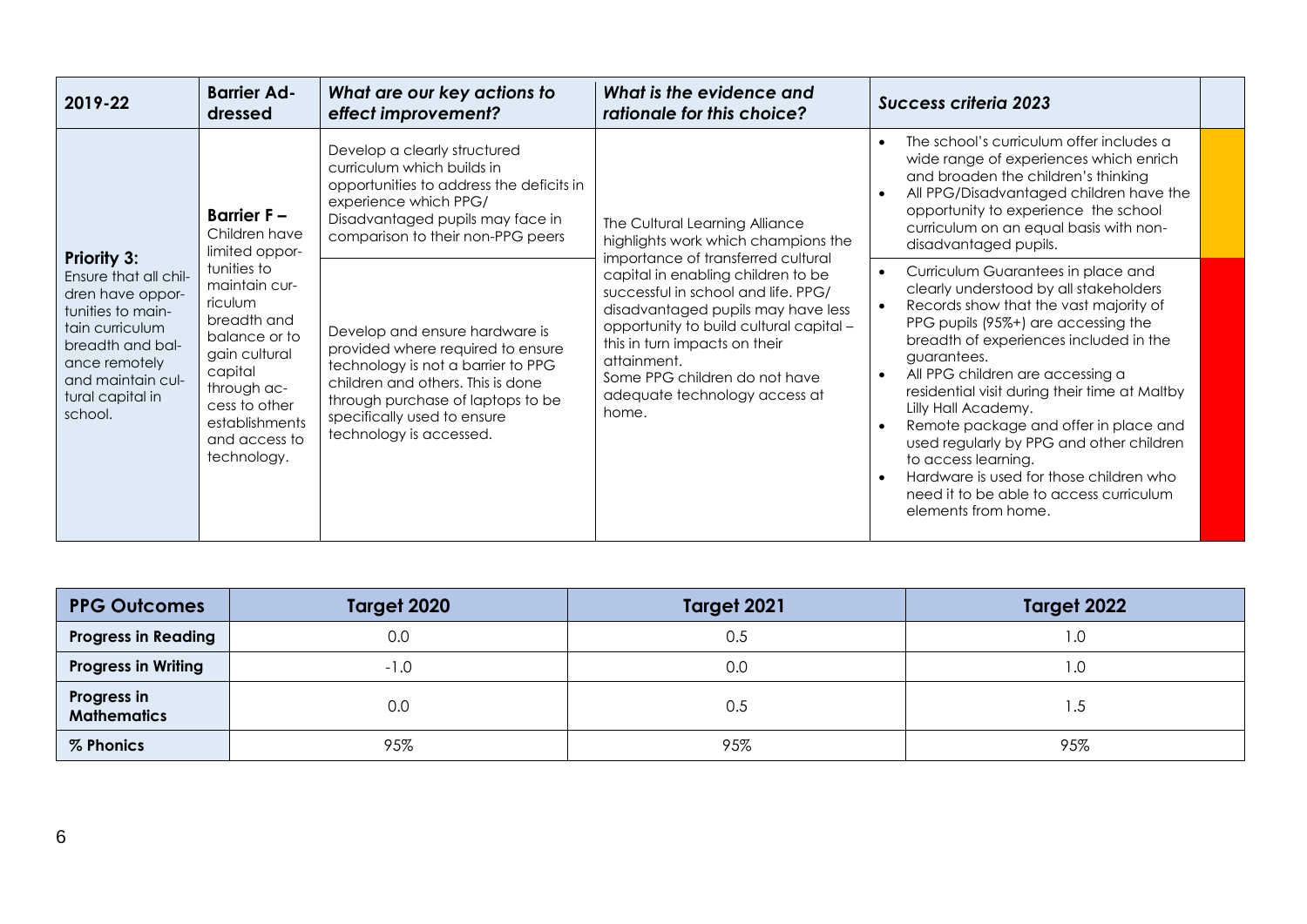| Tier 2 – Targeted academic support |  |  |
|------------------------------------|--|--|
|------------------------------------|--|--|

| 2019-22                                                                                                                                                                                         | <b>Barrier</b><br><b>Addressed</b>                                                                                                                                                        | What are our key actions to<br>effect improvement?                                                                                                                                                                                   | What is the evidence and<br>rationale for this choice?                                                                                                                                                                                                                                                  | <b>Success criteria</b>                                                                                                                                                                                   | <b>RAG</b> |
|-------------------------------------------------------------------------------------------------------------------------------------------------------------------------------------------------|-------------------------------------------------------------------------------------------------------------------------------------------------------------------------------------------|--------------------------------------------------------------------------------------------------------------------------------------------------------------------------------------------------------------------------------------|---------------------------------------------------------------------------------------------------------------------------------------------------------------------------------------------------------------------------------------------------------------------------------------------------------|-----------------------------------------------------------------------------------------------------------------------------------------------------------------------------------------------------------|------------|
| <b>Priority 1:</b><br>Ensure that all<br>children build<br>strong mental<br>maths skills with<br>gaps being<br>consistently<br>targeted when<br>they are<br>identified.                         | <b>Barrier C -</b><br>Pupils in the<br>PPG group to<br>have a deficit<br>in place value<br>and mental<br>maths skills                                                                     | Ensure that all children including PPG<br>children leave the early years of<br>maths development (EYFS-Y1) with<br>strong understanding of basic<br>concepts - this to be reinforced<br>through targeted individual<br>intervention. | EEF research highlights the<br>importance of building strong<br>conceptual understanding of basic<br>concepts as the root of<br>mathematical success further on in<br>education.<br>The EEF additionally highlights the role<br>of targeted, immediate intervention<br>to build understanding in maths. | The vast majority of children (95%+)s%+),<br>including PPG children, show a high level of<br>conceptual understanding of basic skills in<br>maths (place value, value of number) by the<br>end of year 1. |            |
|                                                                                                                                                                                                 |                                                                                                                                                                                           | Ensure that all children, including<br>pupil premium and disadvantaged<br>pupils, develop a firm and fluent<br>understanding of maths in years 2-6<br>through the use of targeted<br>intervention.                                   |                                                                                                                                                                                                                                                                                                         | Ensure that the vast majority of children<br>(95%+), including PPG children, demonstrate<br>a high level of conceptual understanding and<br>fluency in maths.                                             |            |
|                                                                                                                                                                                                 |                                                                                                                                                                                           | Ensure that all children, including PPG<br>children are fluent in their recall of the<br>times tables through the use of high<br>quality online learning both in and<br>outside of school.                                           |                                                                                                                                                                                                                                                                                                         | The vast majority of children (95%+), including<br>PPG children, develop a high degree of<br>fluency in the recall of times tables by year 4<br>(Y4 tables check).                                        |            |
| <b>Priority 2:</b><br>Ensure that a<br>structured<br>individualised<br>programme of<br>intervention is in<br>place, addressing<br>individual barriers<br>to attainment and<br>gaps in learning. | <b>Barrier D-</b><br>A significant<br>number of<br>disadvantage<br>d children<br>have barriers<br>and gaps in<br>learning<br>(including from<br>lockdown)<br>which hamper<br>progress and | Ensure that additional targeted<br>support is put in place for individuals<br>and groups who have gaps in<br>learning - to provide pre and post<br>teaching support and ensure rapid<br>progress.                                    | EEF research shows that rapid<br>intervention (split inputs during<br>sessions or immediate triage<br>intervention) has a significant impact<br>on closing gaps.                                                                                                                                        | The vast majority of PPG children (95%+)are<br>accessing learning in line with peers and<br>additional intervention is unnecessary.                                                                       |            |
|                                                                                                                                                                                                 |                                                                                                                                                                                           | Ensure pastoral or specialist<br>intervention (eg MAST/ Speech and<br>Language) is in place to address the<br>identified barriers to learning of PPG<br>pupils as early as possible.                                                 | Specialist intervention and addressing<br>barriers such as Speech and<br>Language issues have been shown to<br>be key factors in enabling pupils to<br>make good progress (EEF)                                                                                                                         | Pupils, including those in receipt of PPG, with<br>specific SEMH or learning difficulties have their<br>needs identified early and addressed through<br>in school support.                                |            |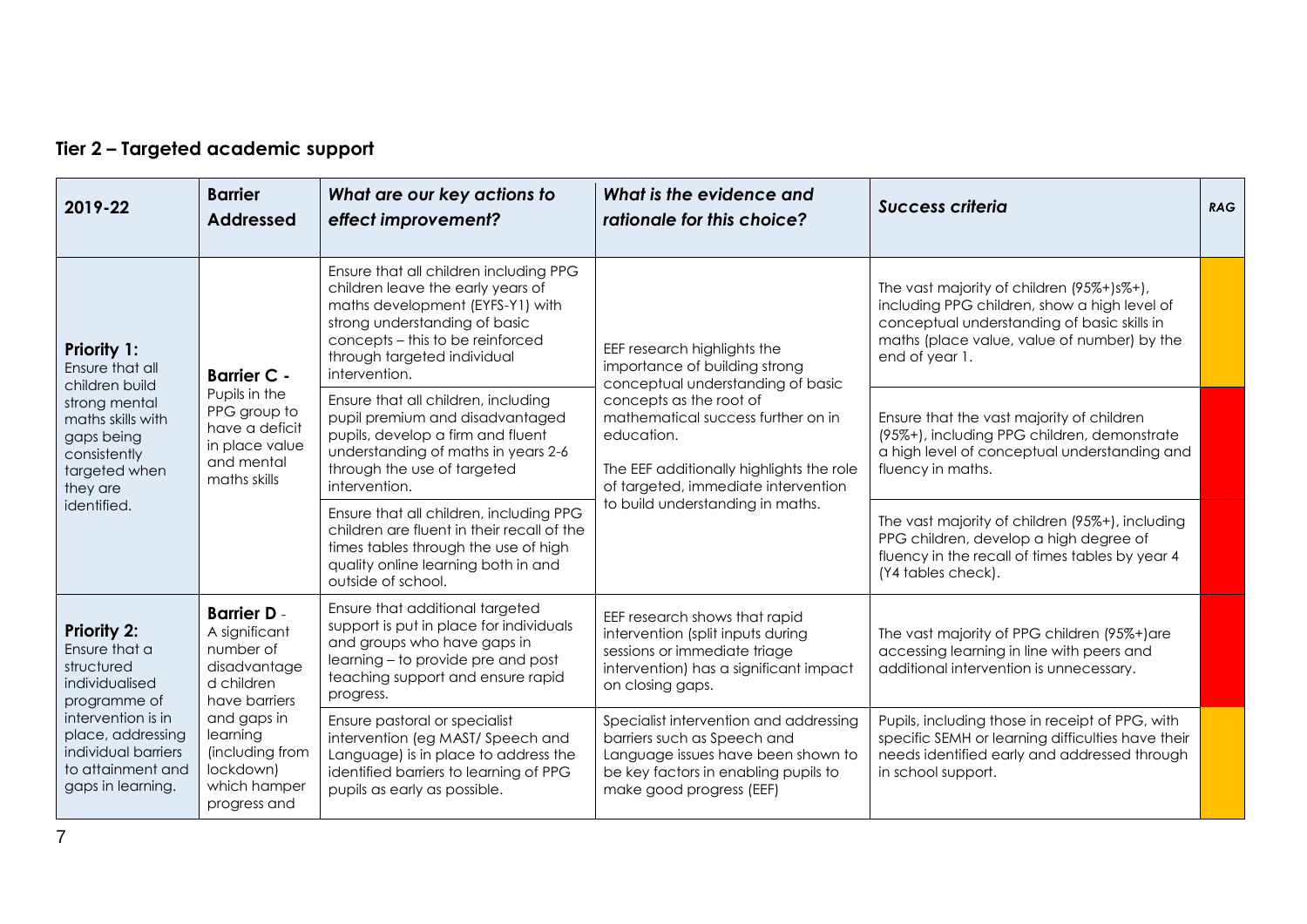| Ensure rapid assessment of need is<br>impact on<br>put in place on return to school to<br>learning<br>ascertain gaps in knowledge and act<br>behaviours.<br>upon them. | Use of individuals (including<br>volunteers) to provide tailored<br>support to children including PPG<br>children where required. | Gap analysis completed and gaps in<br>knowledge identified - recovery plans in<br>place. |  |
|------------------------------------------------------------------------------------------------------------------------------------------------------------------------|-----------------------------------------------------------------------------------------------------------------------------------|------------------------------------------------------------------------------------------|--|
|------------------------------------------------------------------------------------------------------------------------------------------------------------------------|-----------------------------------------------------------------------------------------------------------------------------------|------------------------------------------------------------------------------------------|--|

# **Tier 3 - Wider strategies**

| 2019-22                                                                                                                                                                             | <b>Barrier</b><br><b>Addressed</b>                                                                                                                                                                                                    | What are our key actions to<br>effect improvement?                                                                                                                                                                               | What is the evidence and<br>rationale for this choice?                                                                                                                                                                                                                                                                                                                                      | <b>Success criteria</b>                                                                                                                                                                                                                                                                                                                                                                                             |  |
|-------------------------------------------------------------------------------------------------------------------------------------------------------------------------------------|---------------------------------------------------------------------------------------------------------------------------------------------------------------------------------------------------------------------------------------|----------------------------------------------------------------------------------------------------------------------------------------------------------------------------------------------------------------------------------|---------------------------------------------------------------------------------------------------------------------------------------------------------------------------------------------------------------------------------------------------------------------------------------------------------------------------------------------------------------------------------------------|---------------------------------------------------------------------------------------------------------------------------------------------------------------------------------------------------------------------------------------------------------------------------------------------------------------------------------------------------------------------------------------------------------------------|--|
| <b>Priority 1:</b><br>To ensure the rate<br>of persistent ab-<br>sence within the<br>PPG cohort falls                                                                               | <b>Barrier E:</b><br>The persistent<br>absence rates<br>of PPG<br>children are<br>proportion-<br>ately higher<br>than non-ppg<br>children.                                                                                            | Ensure that existing consistent<br>approaches to dealing with<br>attendance are developed and<br>refined to have the maximum impact<br>possible.                                                                                 | Research from the DfE points to an                                                                                                                                                                                                                                                                                                                                                          | Rates of persistent absence in PPG children<br>are in line with or better than other children.                                                                                                                                                                                                                                                                                                                      |  |
|                                                                                                                                                                                     |                                                                                                                                                                                                                                       | Develop targeted strategies to focus<br>on individual families in the promotion<br>of good attendance.                                                                                                                           | irrefutable link between high<br>attendance and attainment.                                                                                                                                                                                                                                                                                                                                 | Overall rates of attendance for PPG children<br>improve and are in line with other children.                                                                                                                                                                                                                                                                                                                        |  |
|                                                                                                                                                                                     |                                                                                                                                                                                                                                       | Reduce the amount of term time<br>holidays taken by PPG families.                                                                                                                                                                |                                                                                                                                                                                                                                                                                                                                                                                             |                                                                                                                                                                                                                                                                                                                                                                                                                     |  |
| <b>Priority 2:</b><br>Ensure that pupils,<br>including PPG pu-<br>pils, have access<br>to a wide range<br>of extra-curricular<br>opportunities and<br>a remote learning<br>package. | <b>Barrier F-</b><br>Children have<br>limited<br>opportunities<br>to maintain<br>curriculum<br>breadth and<br>balance or to<br>gain cultural<br>capital<br>through visits to<br>other<br>establishments<br>and other out<br>of school | Increase the range of extra-curricular<br>activities available to all pupils, including<br>PPG pupils.<br>Ensure hardware is in place to ensure<br>curriculum access. This is also to be used<br>for homework and other projects | The Cultural Learning Alliance<br>highlights work which champions the<br>importance of transferred cultural<br>capital in enabling children to be<br>successful in school and life. PPG/<br>disadvantaged pupils may have less<br>opportunity to build cultural capital -<br>this in turn impacts on their<br>attainment.<br>PPG children accessed remote<br>learning with access to better | All PPG children are involved in at least<br>$\bullet$<br>one extracurricular activity throughout<br>the year.<br>The remote learning offer is in place and<br>$\bullet$<br>communicated to parents.<br>PPG children and other children access<br>$\bullet$<br>the remote learning offer<br>Breadth and balance of the curriculum is main-<br>$\bullet$<br>tained for PPG children compared to non-PPg<br>children. |  |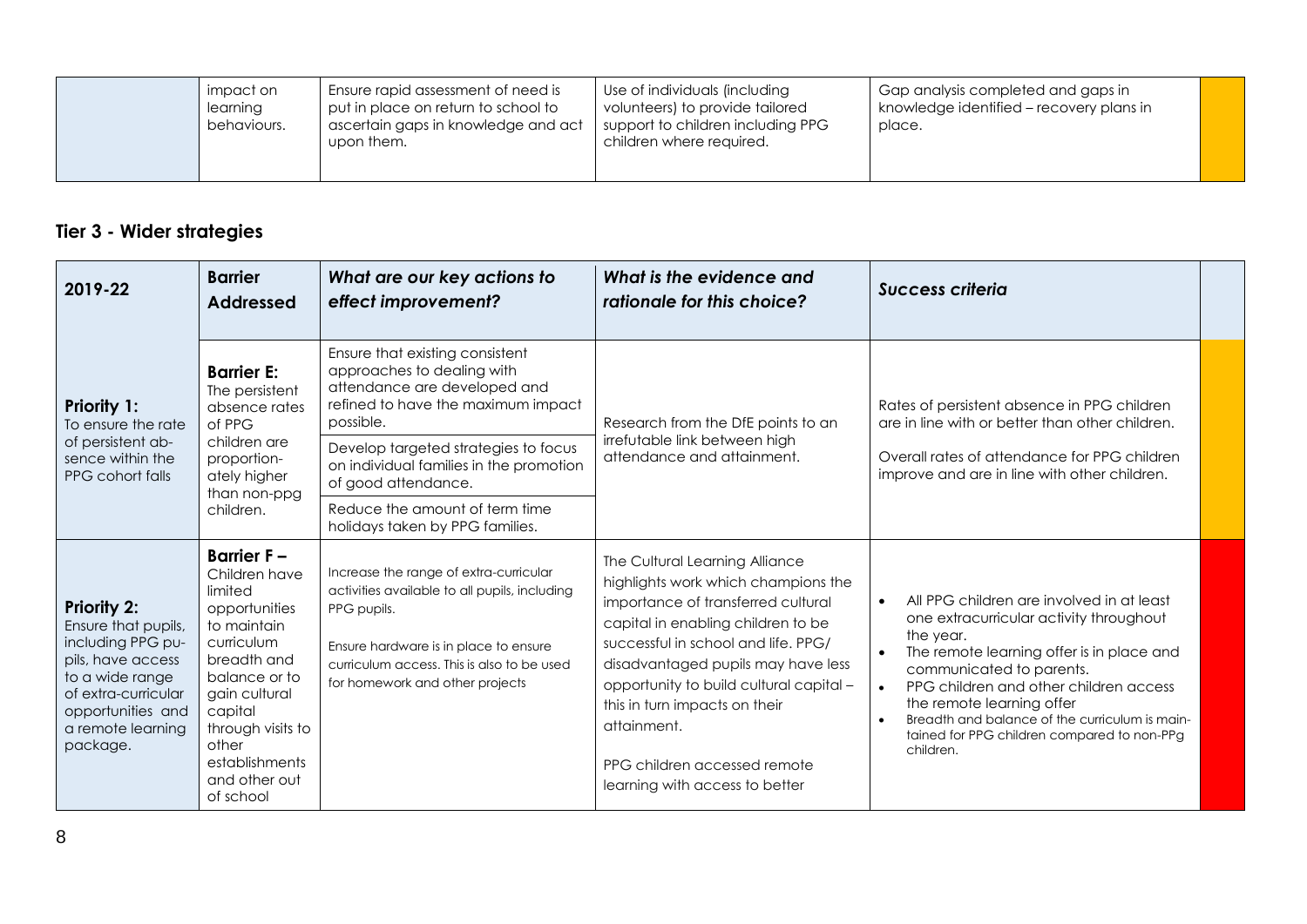| activities due<br>to isolation and<br>pandemic<br>restrictions. | technology over the lockdown<br>period. - this is to be re-subscribed. |  |
|-----------------------------------------------------------------|------------------------------------------------------------------------|--|
|                                                                 |                                                                        |  |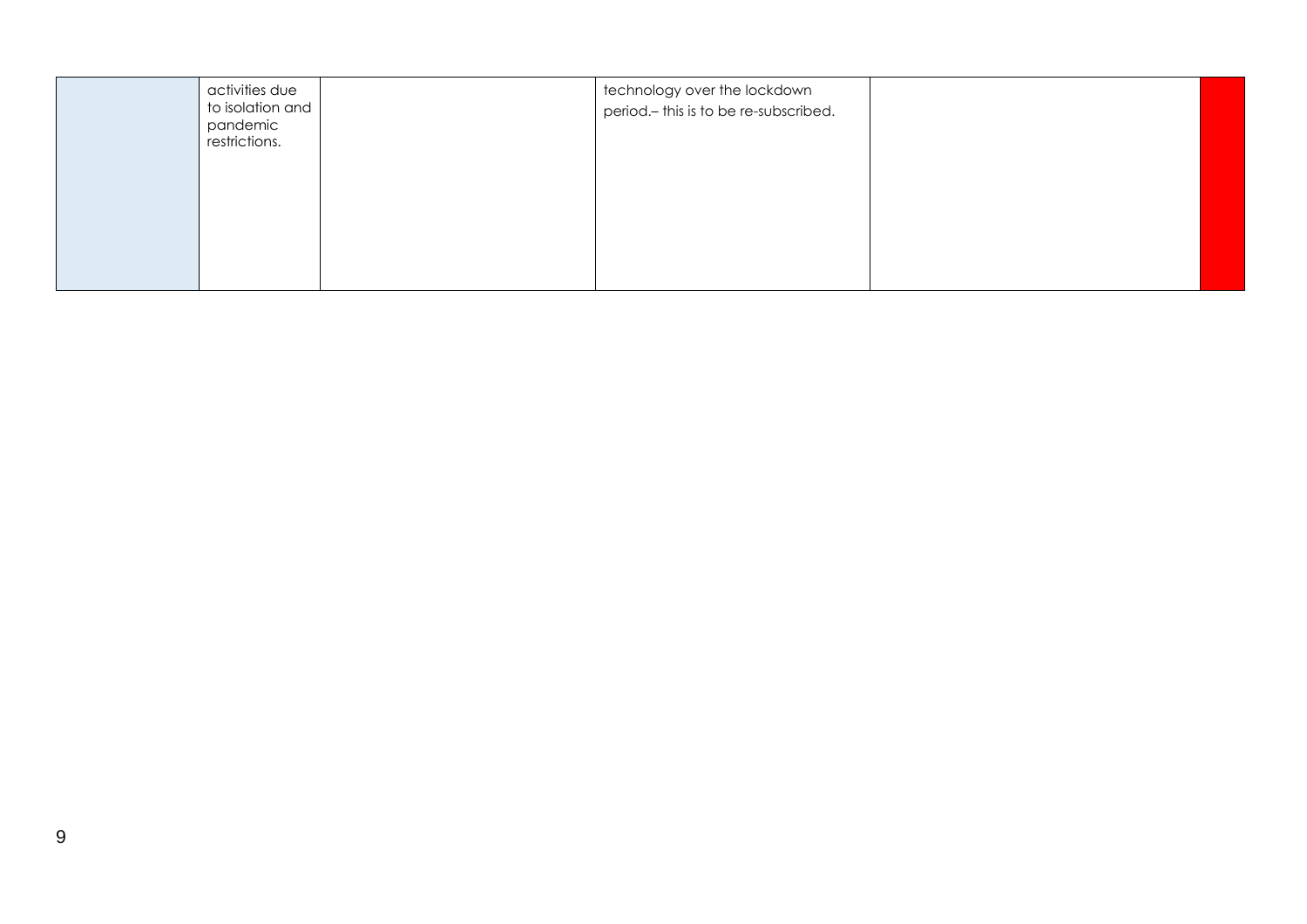### **Detailed plans and costings 2020-21**

The three headings below enable schools to demonstrate how they are using the pupil premium to improve classroom pedagogy, provide targeted support and support whole school strategies.

| Tier <sub>1</sub>                                                                                                                                                                         |                                                                                                                                                                                                                                                                                                                                                                                                                                                                                                                                                                                                       |                                                                                                                                                                                                                                                                                                                                                                                                |                                                                                                                                                                                                                                                                |                                                                                                                                    |                                                |            |
|-------------------------------------------------------------------------------------------------------------------------------------------------------------------------------------------|-------------------------------------------------------------------------------------------------------------------------------------------------------------------------------------------------------------------------------------------------------------------------------------------------------------------------------------------------------------------------------------------------------------------------------------------------------------------------------------------------------------------------------------------------------------------------------------------------------|------------------------------------------------------------------------------------------------------------------------------------------------------------------------------------------------------------------------------------------------------------------------------------------------------------------------------------------------------------------------------------------------|----------------------------------------------------------------------------------------------------------------------------------------------------------------------------------------------------------------------------------------------------------------|------------------------------------------------------------------------------------------------------------------------------------|------------------------------------------------|------------|
| <b>Priority</b>                                                                                                                                                                           | Chosen action / approach                                                                                                                                                                                                                                                                                                                                                                                                                                                                                                                                                                              | <b>Estimated Impact</b>                                                                                                                                                                                                                                                                                                                                                                        | How will you<br>ensure it is<br>implemented<br>well?                                                                                                                                                                                                           | Cost                                                                                                                               | When will you<br>review<br>implementati<br>on? | <b>RAG</b> |
| <b>Priority 1:</b><br>Ensure that explicit op-<br>portunities to build<br>strong Oracy skills are<br>built into the curricu-<br>lum offer for all chil-<br>dren including PPG<br>children | Develop the role of Oracy leader responsible for the<br>organisation and promotion of Oracy and the<br>development and implementation of the oracy<br>framework and strategy across schools, this to include:<br>Monitoring and development of good practice in<br>oracy<br>Organisation of resources to ensure that children's<br>oracy development is supported with the greatest<br>impact possible<br>Implementation of structured programmes of CPD to<br>further develop the provision for oracy across school<br>Coaching model around oracy is introduced fully<br>$\bullet$<br>and embedded. | Oracy framework fully<br>$\bullet$<br>embedded.<br>Improved outcomes<br>for PPG children.<br>Oracy evident in<br>$\bullet$<br>every classroom and<br>children using<br>discussion guidelines<br>with increasing<br>independence.<br>Careful monitoring<br>$\bullet$<br>has ensured staff CPD<br>is well-tailored and<br>staff are<br>knowledgeable in<br>developing oracy in<br>the classroom. | Clear and<br>realistic action<br>plan from new<br>oracy lead.<br><b>Tailored CPD for</b><br>$\bullet$<br>staff to ensure<br>clarity and<br>implementation.<br>New English<br>$\bullet$<br>driver team to<br>work with lead to<br>develop and<br>monitor oracy. | Trainin<br>g<br>costs<br>and<br>coordi<br>nator<br>time<br>£587<br>20<br>hours<br>coordi<br>nator<br>time<br>£1200<br>trainin<br>g | Nov 2021                                       |            |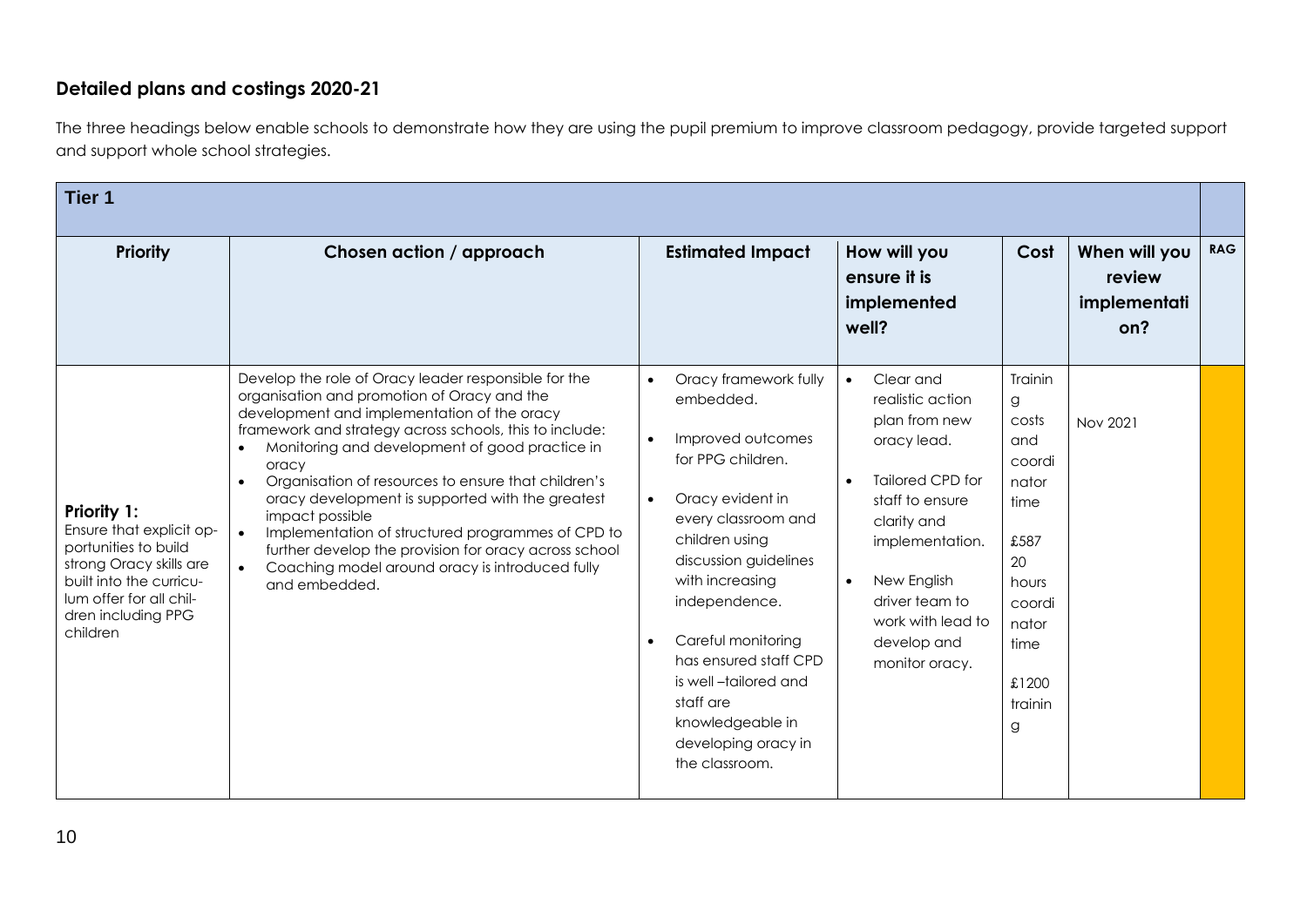| <b>Priority 2:</b><br>Ensure that children,<br>including PPG children<br>develop fluency in line<br>with their peers and<br>are exposed to a wide<br>range of experiences<br>which promote<br>reading within and<br>outside school. | Develop the role of reading leader responsible for the<br>organisation and promotion of early reading, this to<br>include:<br>Monitoring and development of good practice in<br>$\bullet$<br>phonics<br>Organisation of reading resources to ensure that<br>$\bullet$<br>children's development as readers is supported with<br>the greatest impact possible<br>Allocation of reading (phonic) catch up intervention<br>$\bullet$<br>programmes to ensure that children who fall behind<br>in early reading catch up by the end of KS1.<br>Library to be refurbished and updated to foster a love<br>$\bullet$<br>of reading.<br>100 books to read before you leave KS2 to continue<br>$\bullet$<br>and reward children who read regularly and for<br>pleasure.<br>Books to be bought to encourage reading for pleas-<br>$\bullet$<br>ure.<br>Fluency groups added to ensure reading misconcep-<br>$\bullet$<br>tions are picked up sooner. | Phonics outcomes<br>$\bullet$<br>improve for all<br>including PPG<br>children.<br>Monitoring of phonics<br>$\bullet$<br>is robust and RWI<br>groups regularly<br>reviewed and tailored<br>to needs.<br>Reading resources are<br>organised and well-<br>matched to pupils'<br>needs. | Tailored CPD for<br>$\bullet$<br>reading leader<br>Phonics<br>$\bullet$<br>monitoring with<br>regular<br>summaries is<br>actioned<br>Phonics groups<br>$\bullet$<br>are regularly<br>reviewed and<br>changed to<br>optimise<br>provision. | Cover<br>and<br>trainin<br>g costs<br>Readin<br>g<br>leader:<br>£540<br>(120ho)<br>U(s)<br>Phonic<br>s lead:<br>£921<br>(30)<br>hours)<br>Phonic<br><sub>S</sub><br>subscri<br>ptions<br>£1210<br><b>TA</b><br>readin<br>$\alpha$<br>interve<br>ntion:<br>£15200 | Nov 2021 |  |
|-------------------------------------------------------------------------------------------------------------------------------------------------------------------------------------------------------------------------------------|---------------------------------------------------------------------------------------------------------------------------------------------------------------------------------------------------------------------------------------------------------------------------------------------------------------------------------------------------------------------------------------------------------------------------------------------------------------------------------------------------------------------------------------------------------------------------------------------------------------------------------------------------------------------------------------------------------------------------------------------------------------------------------------------------------------------------------------------------------------------------------------------------------------------------------------------|-------------------------------------------------------------------------------------------------------------------------------------------------------------------------------------------------------------------------------------------------------------------------------------|-------------------------------------------------------------------------------------------------------------------------------------------------------------------------------------------------------------------------------------------|------------------------------------------------------------------------------------------------------------------------------------------------------------------------------------------------------------------------------------------------------------------|----------|--|
|-------------------------------------------------------------------------------------------------------------------------------------------------------------------------------------------------------------------------------------|---------------------------------------------------------------------------------------------------------------------------------------------------------------------------------------------------------------------------------------------------------------------------------------------------------------------------------------------------------------------------------------------------------------------------------------------------------------------------------------------------------------------------------------------------------------------------------------------------------------------------------------------------------------------------------------------------------------------------------------------------------------------------------------------------------------------------------------------------------------------------------------------------------------------------------------------|-------------------------------------------------------------------------------------------------------------------------------------------------------------------------------------------------------------------------------------------------------------------------------------|-------------------------------------------------------------------------------------------------------------------------------------------------------------------------------------------------------------------------------------------|------------------------------------------------------------------------------------------------------------------------------------------------------------------------------------------------------------------------------------------------------------------|----------|--|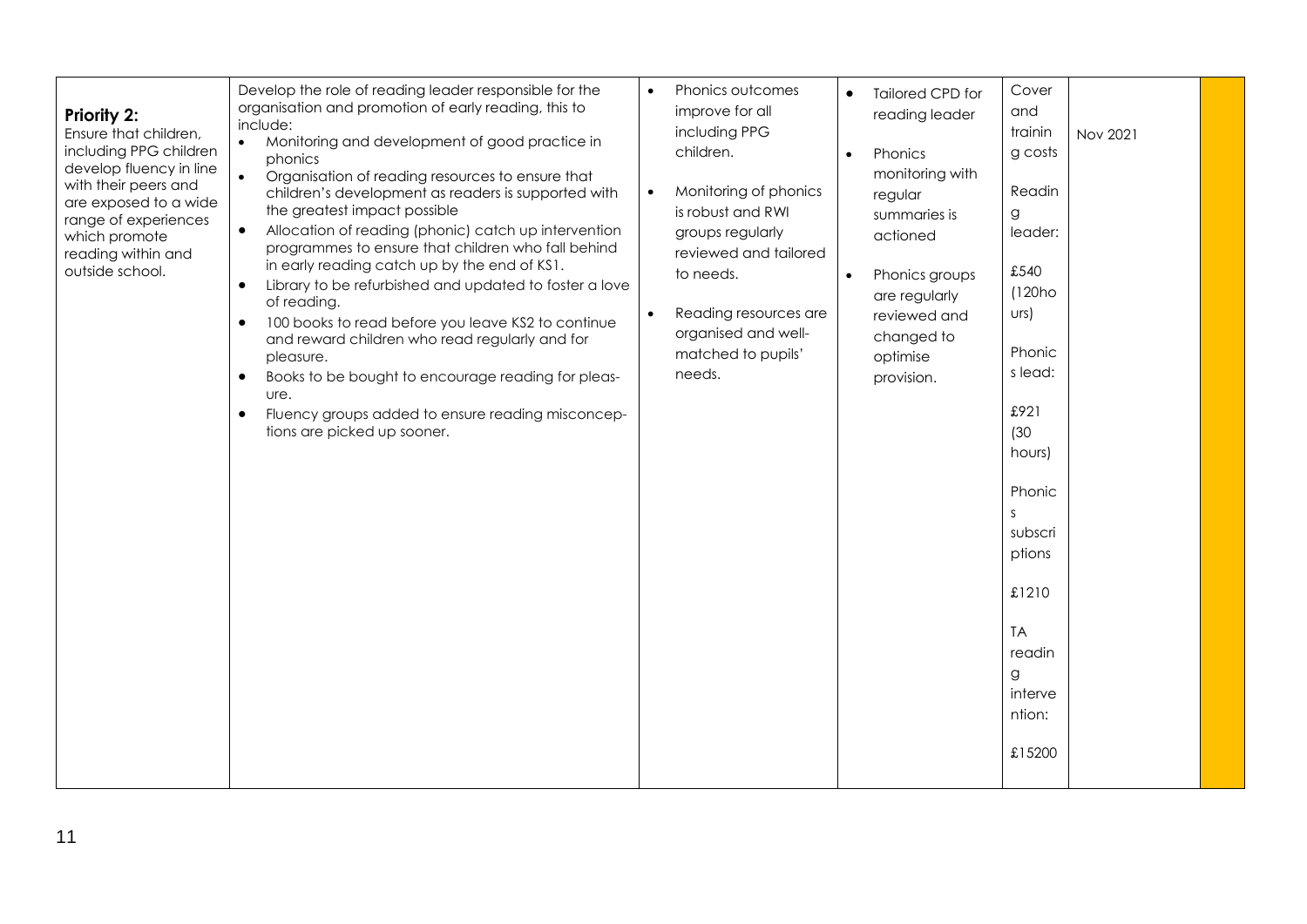|                                                                                                                                                                                                          |                                                                                                                                                                                                                                                                                                                                                                                                                                                                                                                                                                                                                                                                |                                                                                                                                                                                                                                                                                                                                                                                                                                                                                  |                                                                                                                                                                                                                                                                                                                      | <b>Books</b><br>budge<br>t:<br>£9500                                                                                                             |          |
|----------------------------------------------------------------------------------------------------------------------------------------------------------------------------------------------------------|----------------------------------------------------------------------------------------------------------------------------------------------------------------------------------------------------------------------------------------------------------------------------------------------------------------------------------------------------------------------------------------------------------------------------------------------------------------------------------------------------------------------------------------------------------------------------------------------------------------------------------------------------------------|----------------------------------------------------------------------------------------------------------------------------------------------------------------------------------------------------------------------------------------------------------------------------------------------------------------------------------------------------------------------------------------------------------------------------------------------------------------------------------|----------------------------------------------------------------------------------------------------------------------------------------------------------------------------------------------------------------------------------------------------------------------------------------------------------------------|--------------------------------------------------------------------------------------------------------------------------------------------------|----------|
| <b>Priority 3:</b><br>Ensure that PPG<br>children have access<br>to remote learning<br>when not able to<br>access school and<br>ensure cultural capital<br>is maintained albeit in<br>a virtual context. | Ensure the curriculum is maintained to all children<br>when access to school is not available or children are<br>in self-isolation.<br>Cultural capital is to be maintained through careful<br>planning and use of resources from existing establish-<br>ments.<br>Subscriptions to virtual tours and to cultural estab-<br>$\bullet$<br>lishments to be set up to enable remote training<br>and learning.<br>Planning is to ensure cultural capital is considered<br>within the classroom and is clear in topics chosen<br>across key stages.<br>Ensure appropriate hardware is available to chil-<br>$\bullet$<br>dren who do not have current access to it. | Children's<br>$\bullet$<br>breadth of<br>experiences is<br>more varied and<br>provides depth of<br>knowledge.<br>Cultural links<br>$\bullet$<br>across subjects<br>are established<br>and this enhances<br>children's<br>knowledge of the<br>world.<br>Teachers are<br>$\bullet$<br>focused on<br>ensuring cultural<br>capital is high<br>profile.<br>All children can<br>$\bullet$<br>access the<br>remote learning<br>offer - PPG and<br>non-PPG. Laptops<br>will be available | Monitoring to<br>$\bullet$<br>ensure<br>cultural<br>capital as an<br>explicit part<br>of the<br>planning<br>process.<br>Curriculum<br>leader raises<br>the profile of<br>cultural<br>capital.<br>Cultural<br>$\bullet$<br>capital is<br>regularly<br>assessed<br>through<br>driver group<br>and internal<br>systems. | Costs<br>for<br>subscri<br>ptions<br>$\&$<br>trainin<br>g<br>£2130<br>Curricu<br>lum<br>leader<br>time<br>£709<br>(20)<br>hours)<br>Hardw<br>are | Nov 2021 |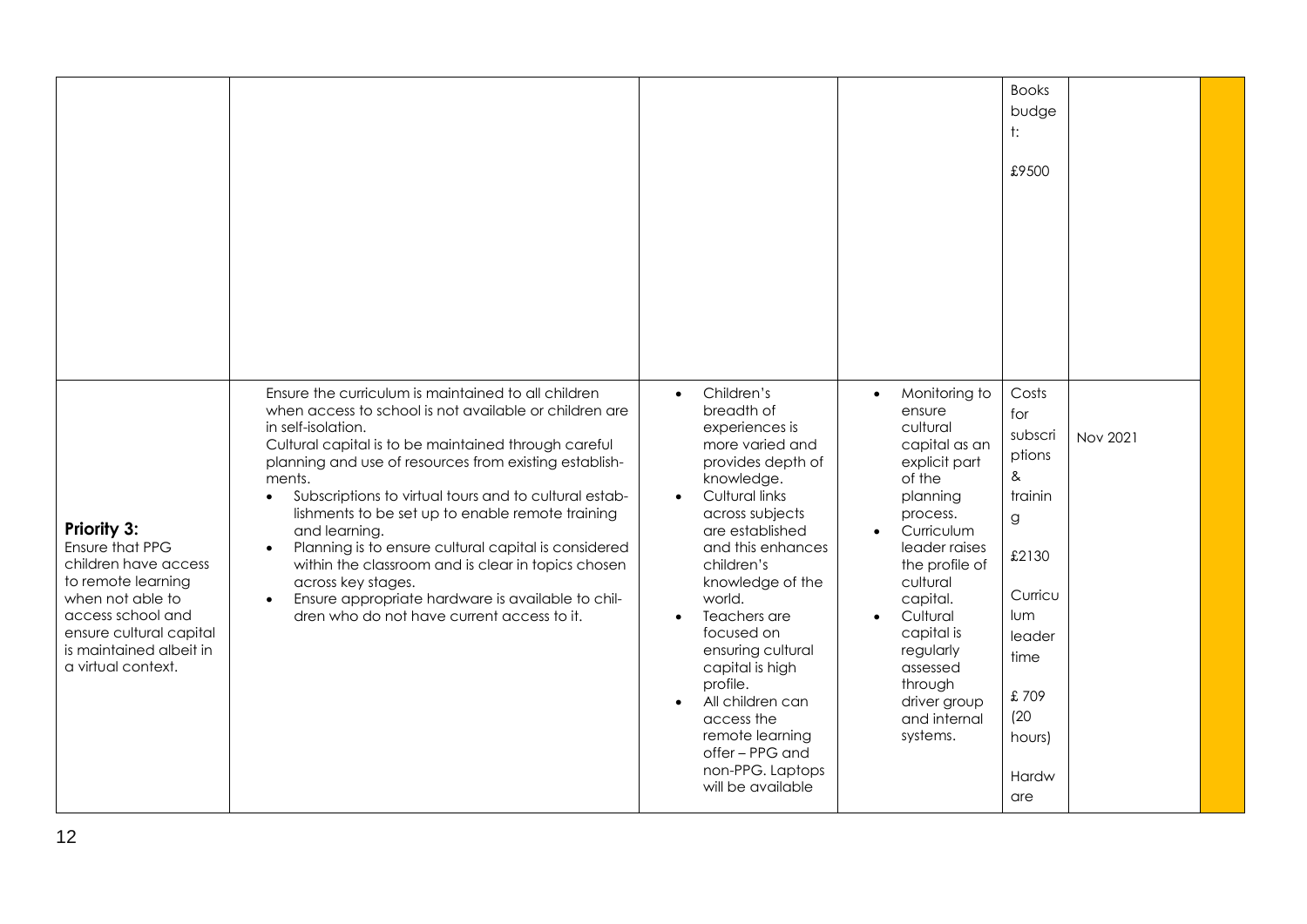|                           | and maintained<br>for use. | and<br>mainte<br>nance:<br>£1285<br>(4)<br>laptop<br>s)<br>$\sf{ICT}$<br>leader<br>time:<br>£638<br>(20)<br>hours) |
|---------------------------|----------------------------|--------------------------------------------------------------------------------------------------------------------|
| <b>PROJECTED SPENDING</b> |                            | £33920                                                                                                             |

| Tier 2            |  |
|-------------------|--|
| $\sqrt{2}$<br>ט ו |  |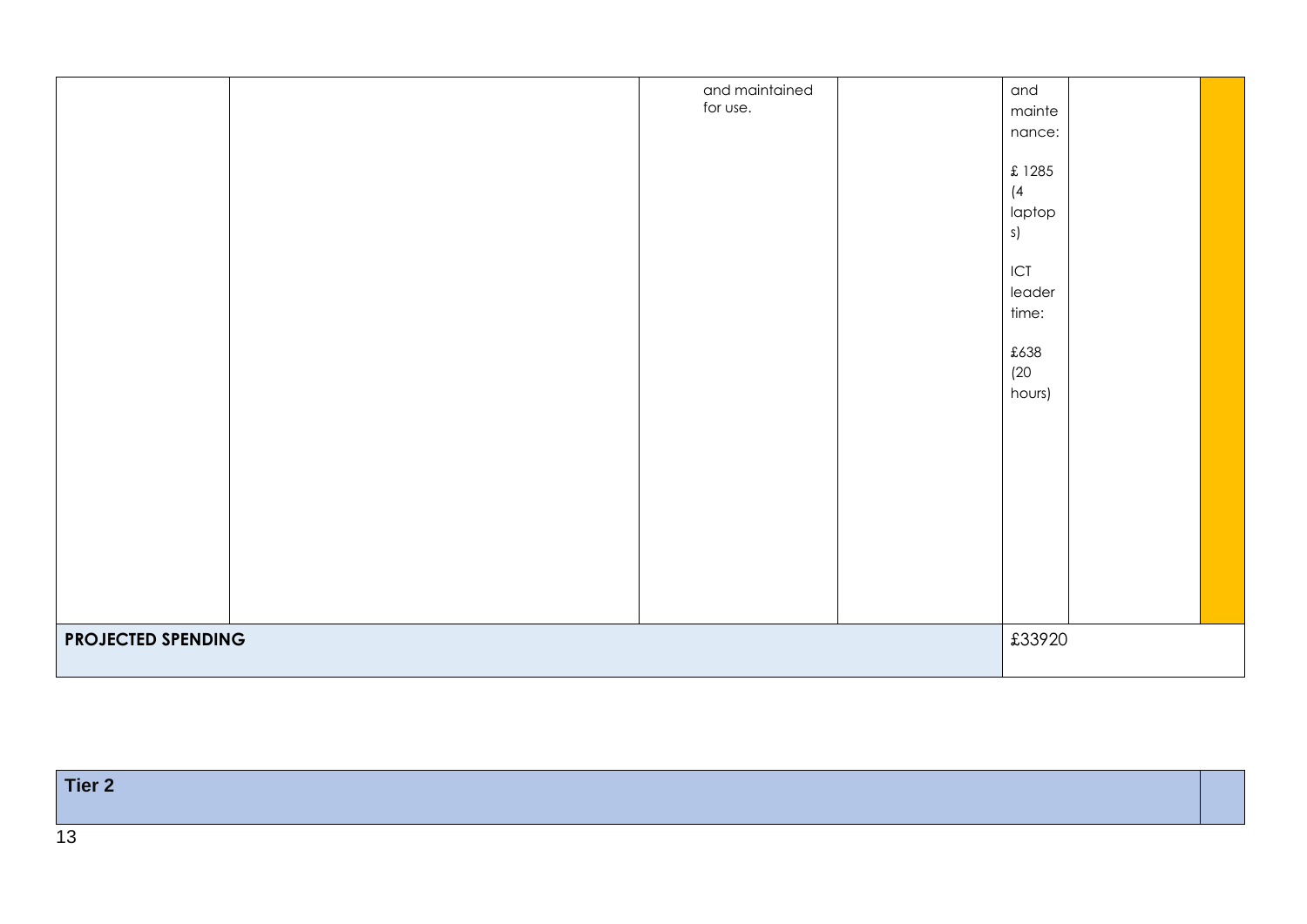| <b>Priority</b>                                                                                                                                                                            | Chosen action / approach                                                                                                                                                                                                                                                                                                                                                                                                                                                                                                                                                                                                                                                | <b>Estimated Impact</b>                                                                                                                                                                                                                                                                                                   | How will you<br>ensure it is<br>implemented<br>well?                                                                                                                                                                                    | Cost                                                                                                                       | When will you<br>review<br>implementati<br>on? | <b>RAG</b> |
|--------------------------------------------------------------------------------------------------------------------------------------------------------------------------------------------|-------------------------------------------------------------------------------------------------------------------------------------------------------------------------------------------------------------------------------------------------------------------------------------------------------------------------------------------------------------------------------------------------------------------------------------------------------------------------------------------------------------------------------------------------------------------------------------------------------------------------------------------------------------------------|---------------------------------------------------------------------------------------------------------------------------------------------------------------------------------------------------------------------------------------------------------------------------------------------------------------------------|-----------------------------------------------------------------------------------------------------------------------------------------------------------------------------------------------------------------------------------------|----------------------------------------------------------------------------------------------------------------------------|------------------------------------------------|------------|
| <b>Priority 1:</b><br>Ensure that all children<br>build strong mental<br>maths skills with gaps<br>being consistently tar-<br>geted when they are<br>identified.                           | Ensure arithmetic is high priority and taught daily with<br>triage for any children (including PPG children) who<br>misunderstand or fall behind.<br>Links are explicitly made to arithmetic and its use to<br>$\bullet$<br>solve reasoning problems across the curriculum.<br>$\bullet$<br>Rapid paced approach to mental maths is continued<br>from last year.<br>Focus on rapid recall of times tables and links into<br>$\bullet$<br>other areas of the maths curriculum.                                                                                                                                                                                           | Mental maths is<br>$\bullet$<br>taught daily and at<br>pace in every<br>classroom in KS1 and<br>KS2.<br>Arithmetic skills and<br>$\bullet$<br>outcomes improve<br>across school.<br>Y4 tables test shows<br>positive outcomes.<br>Pupils are consistently<br>utilising good<br>arithmetic to solve<br>reasoning problems. | Maths co-<br>$\bullet$<br>ordinator to<br>monitor and<br>ensure clarity of<br>approach.<br>Drop-ins from<br>senior leaders<br>focus on<br>arithmetic into<br>reasoning.<br>Work scrutinies<br>focus on<br>arithmetic into<br>reasoning. | Maths<br>$CO-$<br>ordinat<br><b>or</b><br>time:<br>£496<br>(15)<br>hours)<br><b>TA</b><br>time<br>for<br>triage:<br>£11248 | Nov 2021                                       |            |
| Priority 2:<br>Ensure that a struc-<br>tured individualised<br>programme of inter-<br>vention is in place, ad-<br>dressing individual bar-<br>riers to attainment and<br>gaps in learning. | $\bullet$<br>Individually tailored teacher or TA led interventions will<br>be put in place to enable pupils who have not made<br>sufficient progress to make accelerated progress and<br>catch up with, or exceed expectations.<br>Pastoral sessions and well being interventions in place<br>from Sep 2020.<br>Interventions will take place on a regular basis and<br>will target those areas in which children have miscon-<br>ceptions in order to address gaps and enable chil-<br>dren to progress.<br>Triage sessions to address misconceptions and pre-<br>$\bullet$<br>pare targeted vulnerable pupils for learning. These to<br>take place daily as required. | High proportions of<br>disadvantaged pupils<br>(90%+) who have no<br>additional barriers<br>make accelerated<br>progress and are on<br>track to attain ARE+<br>by Sum 2020<br>Interventions are<br>$\bullet$<br>targeted precisely at                                                                                     | Provision map<br>$\bullet$<br>shows targeted<br>interventions and<br>is monitored and<br>adjusted<br>according to<br>need.                                                                                                              | <b>Bespok</b><br>е<br>interve<br>ntion<br>progra<br>mmes<br>and Ta<br>time:                                                | Nov 2021                                       |            |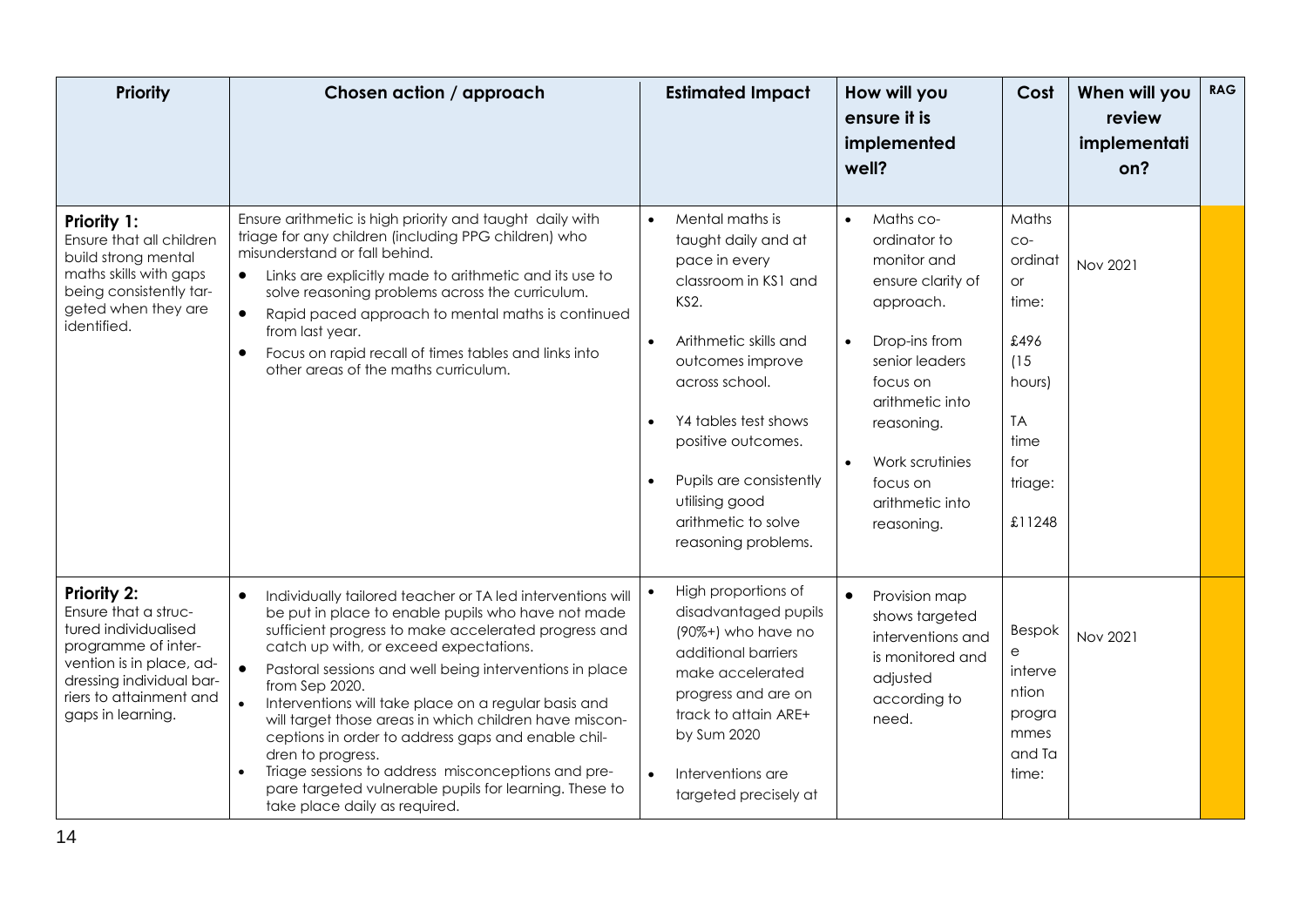|                           | Interventions around reading fluency to take place in<br>KS2. | need and work<br>vertically through<br>school.<br>Triage is regular and<br>$\bullet$<br>impact is seen in work<br>scrutinies. | TAs and teachers<br>$\bullet$<br>are well briefed<br>and trained<br>Provide<br>$\bullet$<br>interventions<br>across year<br>groups rather<br>than many<br>groups in one<br>year. | £3240 |  |
|---------------------------|---------------------------------------------------------------|-------------------------------------------------------------------------------------------------------------------------------|----------------------------------------------------------------------------------------------------------------------------------------------------------------------------------|-------|--|
| <b>PROJECTED SPENDING</b> | £14984                                                        |                                                                                                                               |                                                                                                                                                                                  |       |  |

| Tier 3          |                          |                         |                                                      |      |                                                |            |
|-----------------|--------------------------|-------------------------|------------------------------------------------------|------|------------------------------------------------|------------|
| <b>Priority</b> | Chosen action / approach | <b>Estimated Impact</b> | How will you<br>ensure it is<br>implemented<br>well? | Cost | When will you<br>review<br>implementati<br>on? | <b>RAG</b> |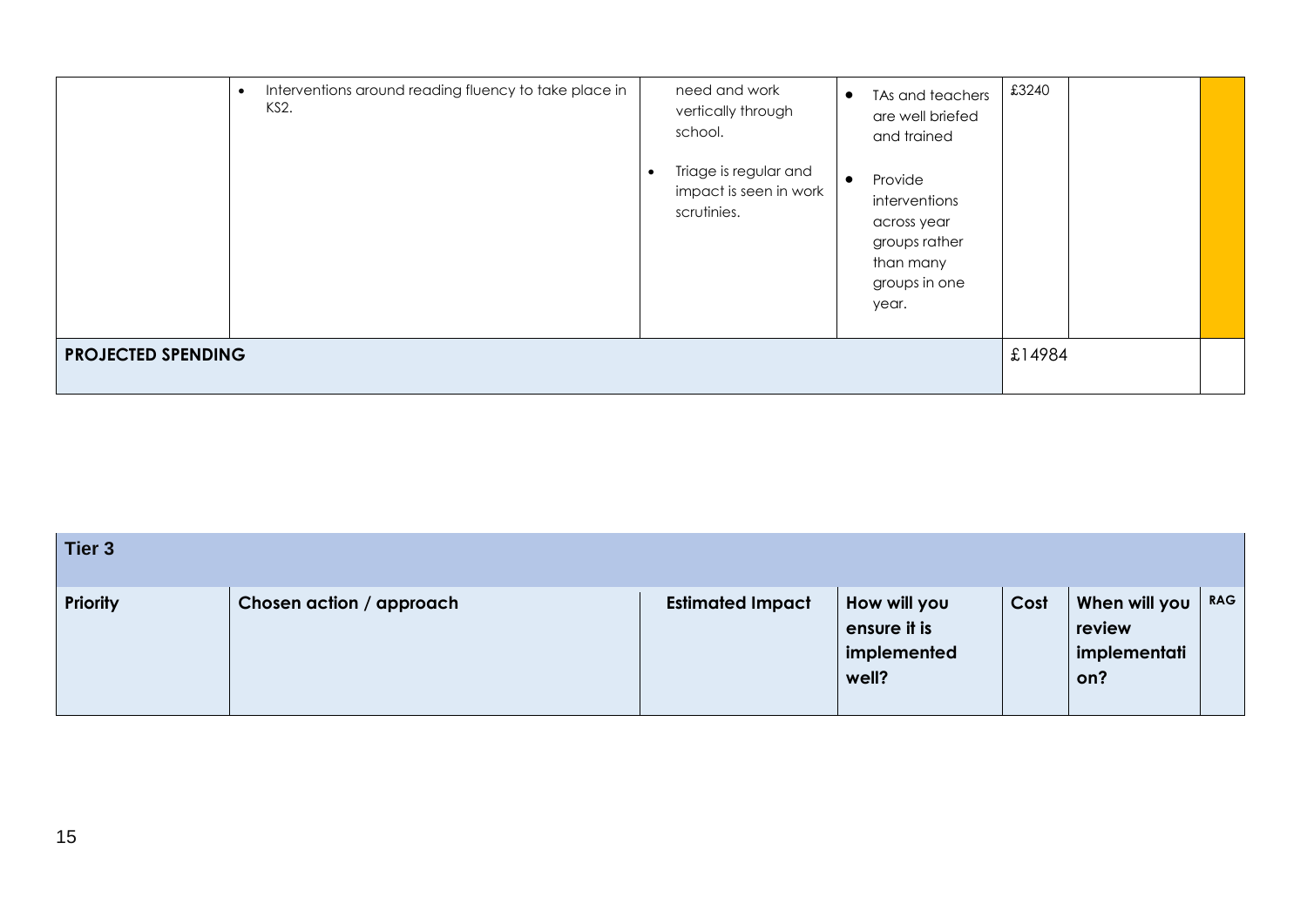| <b>Priority 1:</b><br>To ensure the rate of<br>persistent absence<br>within the PPG cohort<br>falls                                           | Consistent approaches to dealing with attendance -<br>$\bullet$<br>this includes dedicated attendance officer time and<br>highly structured approach to following up attend-<br>ance (text, call, visit).<br>Significant issues remain with the proportion of ab-<br>$\bullet$<br>sence within the PPG group which is through holidays<br>taken in term time. A combination of information<br>about the link between attainment and attendance<br>and a zero-tolerance approach to holidays will be<br>taken.<br>Attendance is a key factor in the school's pupil pre-<br>$\bullet$<br>mium cohort - pupils with low prior or current attend-<br>ance also have proportionately low attainment.                                   | Gap between<br>$\bullet$<br>disadvantaged - non<br>disadvantaged falls -<br>less than 1% for<br>children without<br>specific long-term<br>medical needs.<br>Frequency of holidays<br>$\bullet$<br>in term time for PPG<br>children falls and is<br>coming in line with rest<br>of cohort.<br>Percentage of<br>$\bullet$<br>disadvantaged<br>children classified as<br>persistently absent<br>falls to be in line or<br>close to rest of cohort. | Will be monitored<br>$\bullet$<br>through regular<br>meetings with the<br>Trust attendance<br>officer - monthly<br>meetings with<br>Principal to<br>monitor impact -<br>half termly<br>reports to<br>governors<br>Attendance<br>$\bullet$<br>officer will work<br>closely with the<br>families of<br>disadvantaged<br>PPG children to<br>engage with<br>them and<br>improve<br>attendance | Propor<br>tional<br>costs<br>of<br>Attend<br>ance<br>officer<br>$-£3940$<br>(5hours<br>per<br>week)      | Nov 2021 |  |
|-----------------------------------------------------------------------------------------------------------------------------------------------|-----------------------------------------------------------------------------------------------------------------------------------------------------------------------------------------------------------------------------------------------------------------------------------------------------------------------------------------------------------------------------------------------------------------------------------------------------------------------------------------------------------------------------------------------------------------------------------------------------------------------------------------------------------------------------------------------------------------------------------|-------------------------------------------------------------------------------------------------------------------------------------------------------------------------------------------------------------------------------------------------------------------------------------------------------------------------------------------------------------------------------------------------------------------------------------------------|-------------------------------------------------------------------------------------------------------------------------------------------------------------------------------------------------------------------------------------------------------------------------------------------------------------------------------------------------------------------------------------------|----------------------------------------------------------------------------------------------------------|----------|--|
| <b>Priority 2:</b><br>Ensure that pupils, in-<br>cluding PPG pupils,<br>have access to a wide<br>range of extra-curricu-<br>lar opportunities | • Continued development of the curriculum in school to<br>broaden the experiences of children (including PPG<br>children) and provide regular opportunities to enrich<br>learning in extra-curricular activities, this to include:<br>Organising and implementing trips to organisa-<br>$\bullet$<br>tions and establishments to enrich opportunities.<br>Broadening extra-curricular activities in school<br>which include, but are not exclusively sport re-<br>lated (e.g -chess, art, drama etc)<br>Continue to work with external PE provider to pro-<br>vide high quality extra-curricular sporting activi-<br>ties.<br>Ensure local and national events are attended<br>where required to enhance extra-curricular skills. | Range of extra-<br>$\bullet$<br>curricular<br>activities is<br>increased when<br>available.<br>Opportunities for<br>extra-curricular<br>activities other<br>than sport are<br>increased.                                                                                                                                                                                                                                                        | Monitor<br>$\bullet$<br>activities and<br>look for inter-<br>developmen<br>tal skills to use<br>across the<br>curriculum.<br>Extra-<br>curricular<br>events are<br>high profile in                                                                                                                                                                                                        | £3646<br>availa<br>ble for<br>subscri<br>ptions<br>when<br>extra<br>curricul<br>ar<br>activiti<br>es can | Nov 2021 |  |